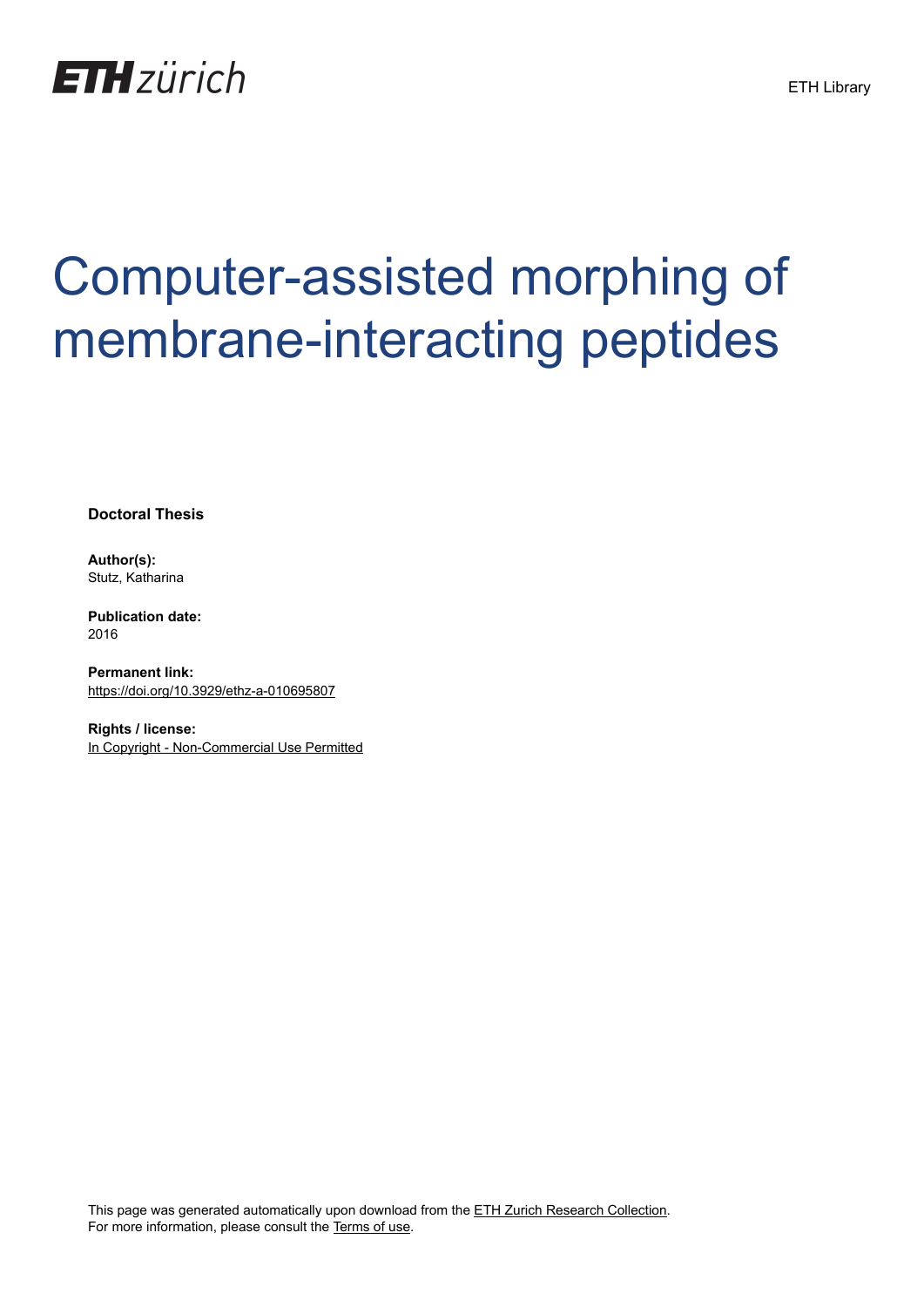Diss. ETH NO. 23416

# **COMPUTER-ASSISTED MORPHING OF MEMBRANE-INTERACTING PEPTIDES**

A thesis submitted to attain the degree of

#### **DOCTOR OF SCIENCES of ETH ZURICH**

(Dr. sc. ETH Zurich)

presented by

#### **KATHARINA STUTZ**

Master of Science ETH in Pharmaceutical Sciences ETH Zurich, Switzerland

Born on 05.09.1985

Citizen of Hombrechtikon and Russikon ZH

Accepted on the recommendation of

**Prof. Dr. Gisbert Schneider, examiner, Prof. Dr. Cornelia Halin Winter, co-examiner, Prof. Dr. Paul Wrede, co-examiner**

2016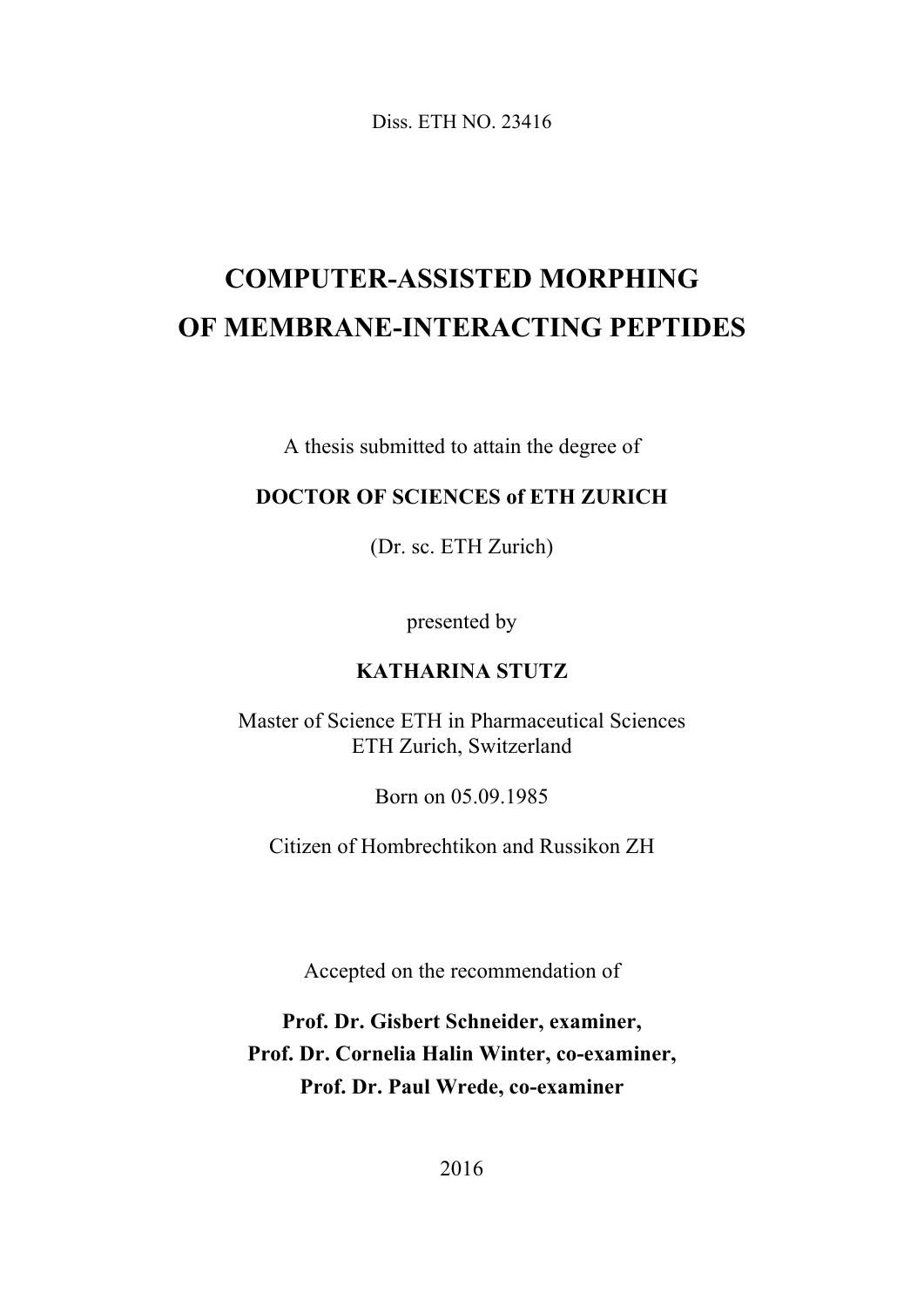### 2 Summary

The increase in antimicrobial-resistant pathogens and the stagnation in the development of new anti-infective agents are one of today's major public health threats. To reduce the speed of this development, proper handling of antimicrobials is essential, but most importantly, effort has to be undertaken in the research and development of new therapeutic approaches.

Antimicrobial peptides (AMPs) are expressed by all kind of biological realms and play an essential role in innate host defense strategies. Acting as design templates, they have emerged as a promising class of next generation anti-infective agents. AMPs are able to target and interact with biological membranes. This interaction may occur as the adsorption or integration of the peptide into the lipid bilayer and can even lead to membrane lysis. Specific lytic activity towards membranes of pathogens is their desirable mode of action. The initial contact between the peptide and the membrane is thought to take place via electrostatic and hydrophobic forces and without the need for specific targets, *e.g.* receptors. This fact and the bactericidal mechanism also led to the assumption that evolving antibiotic resistance is much more unlikely compared to conventional antibiotics.

Nuclear-encoded proteins destined for different cellular locations often contain certain amino acid stretches, so-called 'targeting sequences' or 'targeting peptides', which guide them to their destination, either into the secretory pathway of the endoplasmic reticulum (ER) or to other subcellular compartments. A class of targeting peptides poses proteins destined for mitochondria. They bear N-terminal sequence elongations, which are termed mitochondrial targeting peptides (mTPs). Most of the mitochondrial proteins are synthesized in the cytosol and directed to the mitochondrial membrane by the help of an mTP. After binding of the mTP to translocation complexes in the mitochondrial membrane, the protein precursor is transported into the mitochondrion where the mTP is cleaved by mitochondrial proteases.

In this study, we compared two classes of membrane-interacting peptides: AMPs, which exert membrane-lytic function, and mTPs that typically lack membrane-lytic activity. Besides their membrane-targeting capacities, both peptide classes share common structural features, specifically an overall positive net charge, amphipathic character and  $\alpha$ -helical secondary structure elements.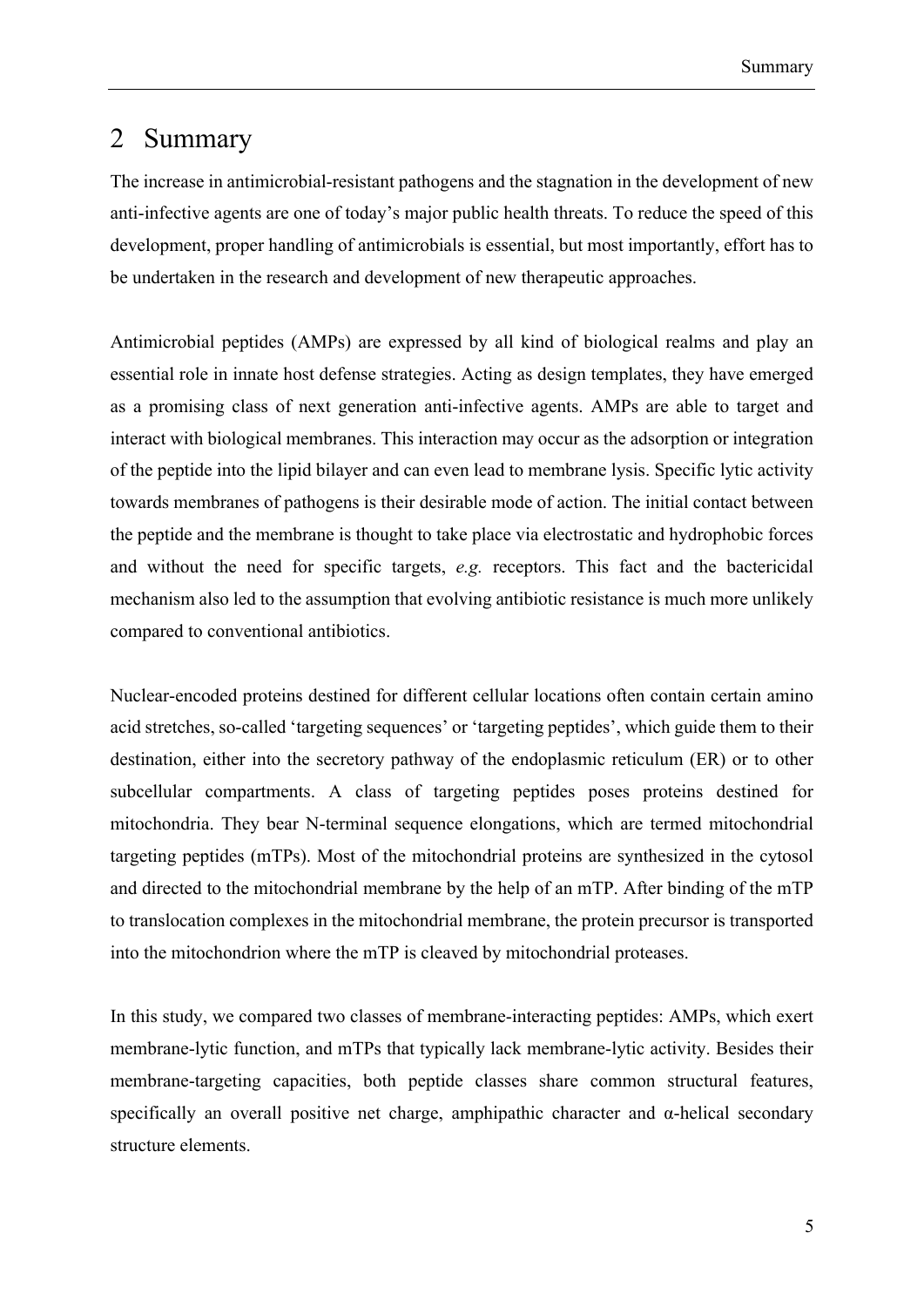In order to investigate the mutual and discriminating features of both peptide classes, we implemented a directed evolutionary algorithm 'MoPED' to stepwise convert ('morph') a membrane-lytic AMP into a non-membrane-lytic mTP and *vice versa*. Thereby, either a known mTP or AMP served as attractor point for evolutionary searching in sequence space. We designed and chemically synthesized 37 peptides, which we tested for membrane-lytic activity against four or five different lipid vesicle types and measured their capacity to inhibit the growth of *Staphylococcus aureus.* Peptides derived from a MoPED run with focus on the mTP landscape were N-terminal fluorescently-labeled and tested for mitochondrial targeting function with isolated mitochondria using fluorescence microscopy. Thermodynamic interaction measurements of selected examples of this MoPED run with a selected vesicle type were performed by isothermal titration calorimetry (ITC). The structures of those peptides were characterized by nuclear magnetic resonance (NMR). In order to determine the inducible  $\alpha$ helical content of all synthesized peptides, we performed circular dichroism (CD) spectroscopy in water and in a 'membrane-like' environment.

We demonstrated successful morphing of an AMP into an mTP and *vice versa*, whereby a functional feature, either membrane-lytic activity or non-membrane-lytic activity combined with mitochondrial targeting capacity non-linearly decreased with increasing distance from the start to the end of the peptide. Bacterial growth inhibition experiments confirmed the applicability of the directed evolutionary morphing concept to designing membrane-interacting peptides. Moreover, we showed that bacteriostatic activity correlates with the inducibility of the peptides'  $α$ -helicity.

The results obtained in this study corroborated the directed evolutionary peptide design approach by computational peptide morphing. The study sheds light on the activity landscape of membrane active peptides and enables their future rational design.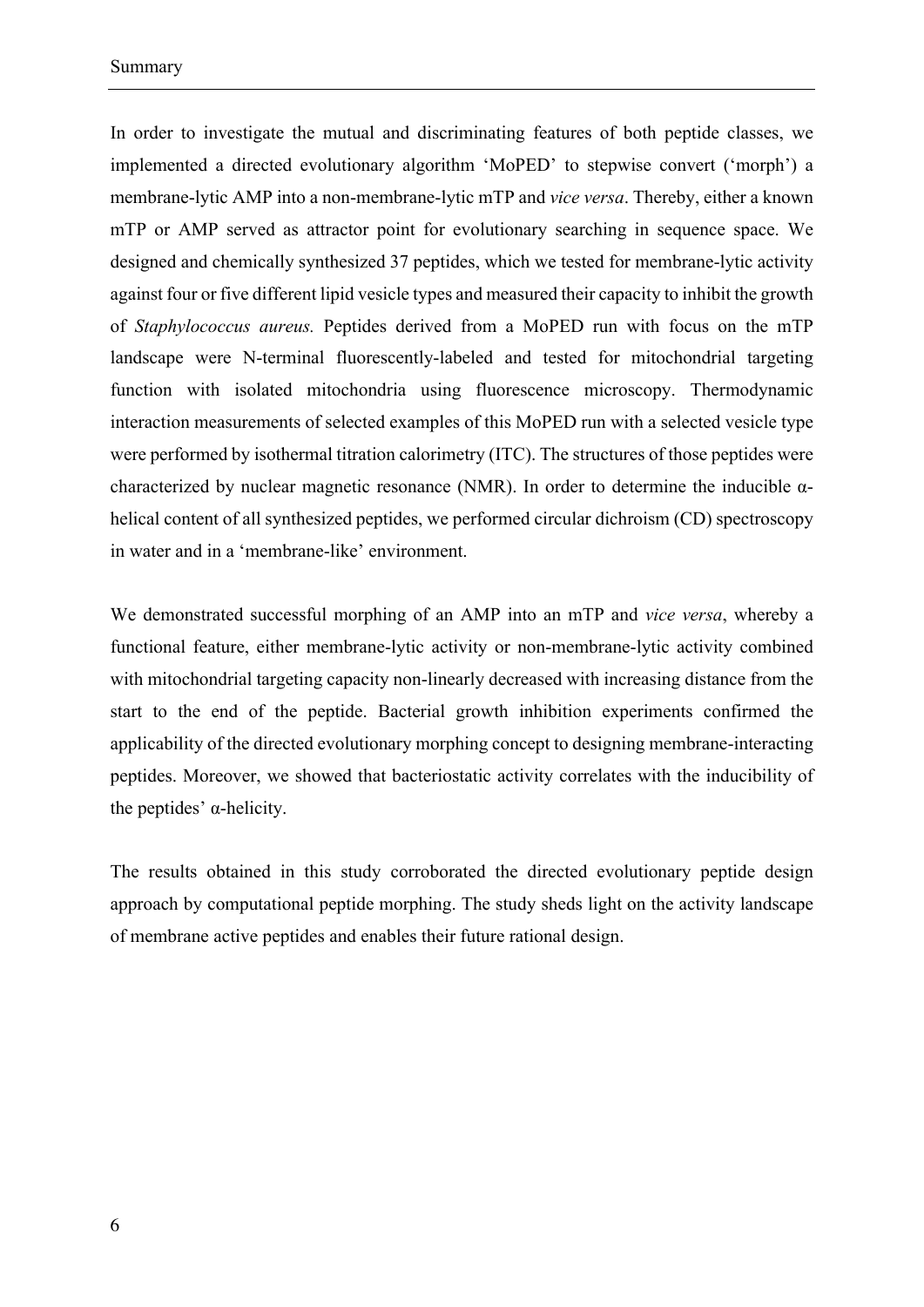## 3 Zusammenfassung

Die Zunahme der antimikrobiellen Resistenz bei Pathogenen und der Stillstand in der Entwicklung von neuen Antiinfektiva gehören heute zu den bedeutesten Problemen im Gesundheitswesen. Um der Geschwindigkeit dieser Entwicklung entgegenwirken zu können, ist ein angemessener Umgang mit antimikrobiellen Substanzen unabdingbar. Am wichtigsten ist jedoch, dass vor allem Anstrengungen in der Forschung und in der Entwicklung von neuen therapeutischen Möglichkeiten unternommen werden.

Antimikrobielle Peptide (AMPs) werden in allen biologischen Organismen exprimiert und spielen eine essentielle Rolle bei Abwehrmechanismen des angeborenen Immunsystems. Als Design-Vorlagen stellen sie eine vielversprechende Klasse von Antiinfektiva der nächsten Generation dar. AMPs sind imstande biologische Membranen anzusteuern und mit diesen zu interagieren. Eine solche Interaktion kann durch Adsorption an oder durch Integration in die Lipid-Doppelschicht erfolgen und kann sogar zu Membranlyse führen. Dabei ist eine spezifisch lytische Aktivität gegenüber Membranen von Pathogenen wünschenswert. Es wird angenommen, dass der initiale Kontakt zwischen Peptid und Membran durch elektrostatische und hydrophone Wechselwirkungen stattfindet und ohne Nutzung spezifischer Zielstrukturen, wie zum Beispiel Rezeptoren, erfolgt. Diese Gegebenheit und auch der bakterizide Mechanismus lassen vermuten, dass eine antibiotische Resistenzentwicklung weniger wahrscheinlich ist, als im Vergleich mit herkömmlichen Antibiotika.

Proteine, die im Zellkern kodiert werden und für verschiedene zelluläre Orte bestimmt sind, weisen oft ganz bestimmte Aminosäuren-Abfolgen auf, so genannte 'Targetingsequenzen' oder 'Targetingpeptide', die das Protein zu seinem Zielort führen, entweder in den sekretorischen Weg des endoplasmatischen Retikulums (ER) oder zu anderen subzellulären Kompartimenten. Eine Klasse von Targetingpeptiden umfassen Proteine, die für Mitochondrien bestimmt sind. Diese beinhalten N-terminale Sequenzverlängerungen, welche als mitochondriale Targetingpeptide (mTPs) bezeichnet werden. Die Mehrheit der mitochondrialen Proteine werden im Zytosol synthetisiert und mit Hilfe eines mTPs zur mitochondrialen Membran geleitet. Nachdem das mTP an Translokationskomplexe in der Mitochondrienmembran gebunden hat, wird das Vorläuferprotein in das Mitochonchondrion hinein transportiert, wo das mTP von mitochondrialen Proteasen abgeschnitten wird.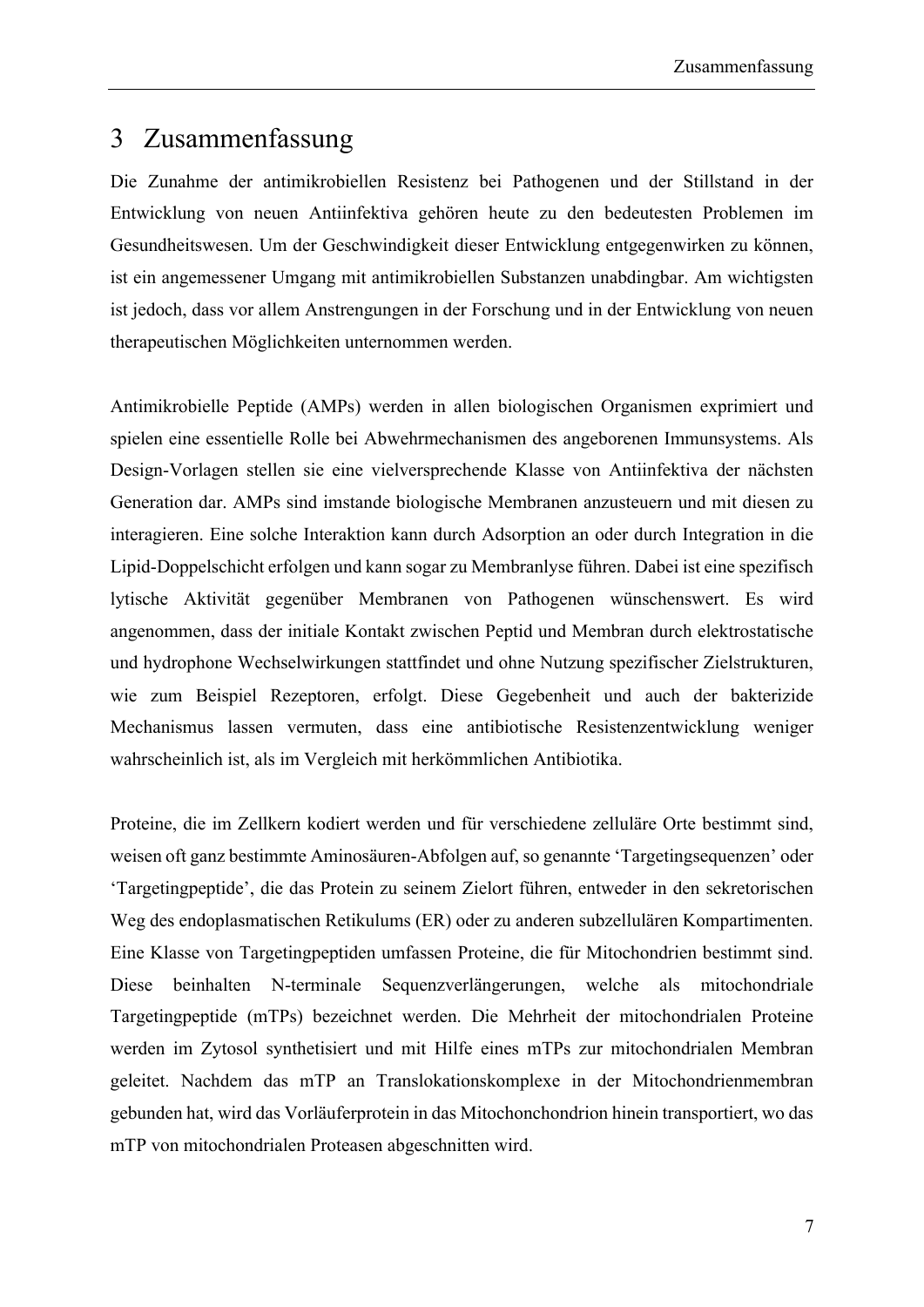In dieser Studie haben wir zwei Klassen von Peptiden miteinander verglichen, die mit Membranen interagieren: AMPs, welche eine membranlytische Funktion ausüben und mTPs, welche typischerweise keine membranlytische Aktivität aufweisen. Nebst ihren Fähigkeiten Membranen anzusteuern, teilen sich beide Peptidklassen häufige strukturelle Eigenschaften, insbesondere: eine insgesamt positive Nettoladung, einen amphipathischen Charakter und αhelikale sekundäre Strukturelemente (Hancock & Lehrer 1998; von Heijne 2005).

Um die gemeinsamen und unterschiedlichen Merkmale beider Peptidklassen zu untersuchen, haben wir einen gerichteten evolutionären Algorithmus 'MoPED' mit dem Ziel implementiert, ein membranlytisches AMP in ein nicht-membranlytisches mTP und *vice versa* schrittweise umzuwandeln. Dabei diente entweder ein bekanntes mTP oder ein AMP als Attraktor für das evolutionäre Suchen im Sequenzraum. Wir entwarfen und synthetisierten 37 Peptide, welche wir bezüglich ihrer membranlytischer Aktivität auf vier, respektive fünf verschiedenen Vesikeltypen testeten und massen deren Fähigkeit das Wachstum von *Staphylococcus aureus* (*S. aureus*) zu hemmen. Peptide, die von einem MoPED-Lauf stammten, dessen Fokus auf die mTP-Landschaft gerichtet lag, wurden N-terminal fluoreszenzmarkiert und mittels Fluoresenzmikroskopie auf ihre Funktion, isolierte Mitochondrien anzusteuern, getestet. Mittels isothermaler Titrationskalorimetrie (ITC) wurden thermodynamische Interaktionsmessungen von ausgewählten Beispielen dieses MoPED-Laufes mit einem ausgesuchten Vesikeltyp durchgeführt. Die Strukturen dieser Peptide wurden mittels Kernspinresonanz (NMR) charakterisiert. Um den induzierbaren α-helikalen Anteil von allen synthetisierten Peptiden zu bestimmen, führten wir Zirkulardichroismus-Spektroskopie-Messungen (CD) jeweils in Wasser und in einer membranähnlichen Umgebung durch.

Wir zeigten das erfolgreiche Umwandeln eines AMPs in ein mTP und *vice versa*, wobei ein funktionelles Merkmal, wie entweder membranlytische oder nicht-membranlytische Aktivität, kombiniert mit der Eigenschaft Mitochondrien anzusteuern, mit zunehmender Distanz vom Start- zum Endpeptid nichtlinear abnahm. Die Resultate der bakteriellen Wachstumshemmung bestätigten die Anwendbarkeit des gerichteten evolutionären Umwandlungskonzepts für das Design von membraninteragierenden Peptiden. Ausserdem zeigten wir, dass die bakteriostatische Aktivität mit der α-helikalen Induzierbarkeit von Peptiden korreliert.